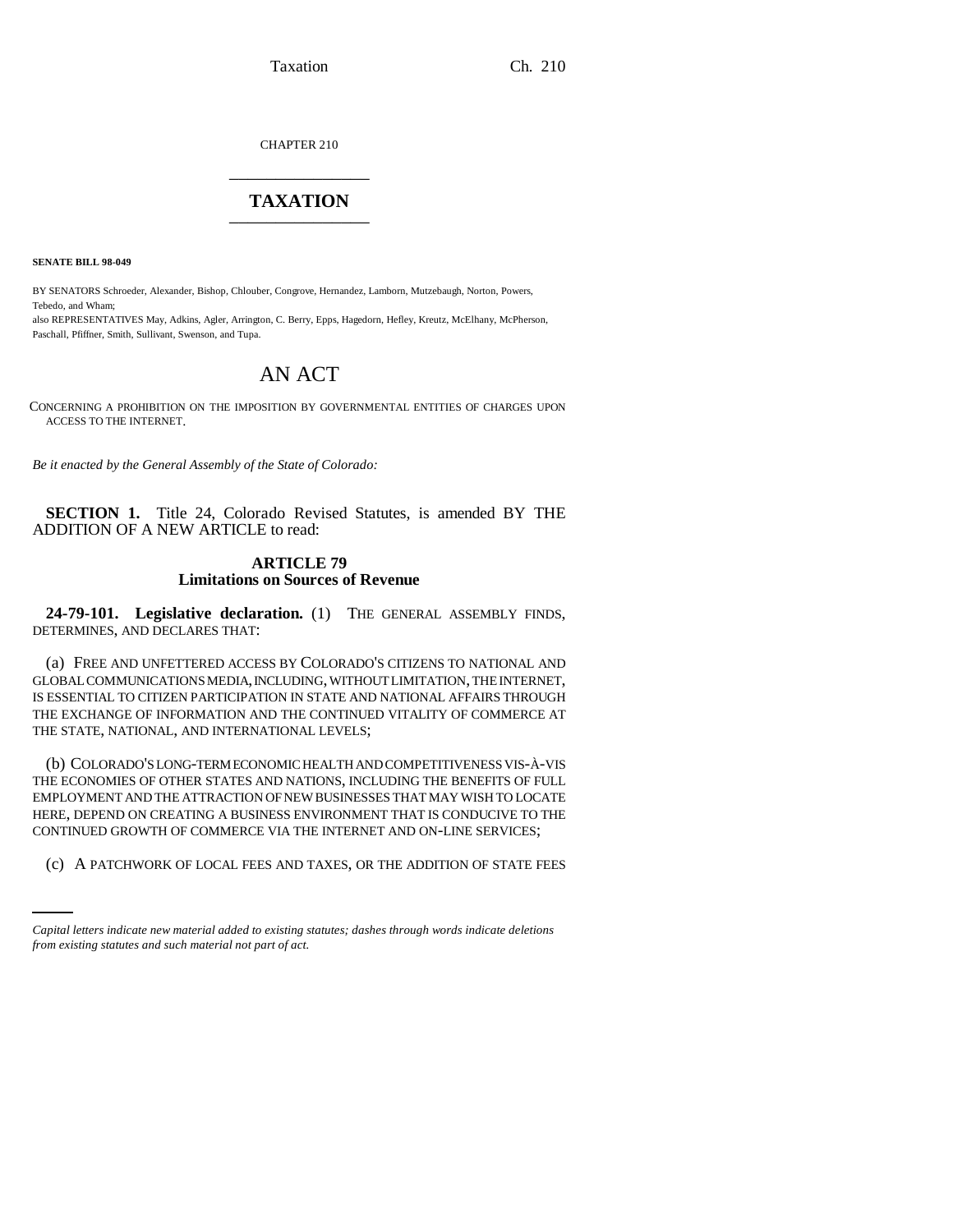Ch. 210 Taxation

AND TAXES TO THOSE ALREADY IMPOSED ON BUSINESS ACTIVITY, WILL TEND TO DISCOURAGE NEW INVESTMENT, REDUCE THE NUMBER OF JOBS AVAILABLE IN THE STATE, AND DISSUADE CONSUMERS AND EMPLOYERS FROM ENJOYING THE ECONOMIC, SOCIAL, AND ENVIRONMENTAL BENEFITS OFFERED BY USE OF THE INTERNET, INCLUDING BUT NOT LIMITED TO TELECOMMUTING, JUST-IN-TIME INVENTORY CONTROL, AND ADVANCE RESERVATION OF GOODS AND SERVICES;

(d) THE COST OF FORGOING THESE BENEFITS, EVEN PARTIALLY AND EVEN AT A LOCAL LEVEL, WILL BE BORNE BY ALL CITIZENS OF THE STATE IN THE FORM OF INCREASED TRAFFIC CONGESTION, AIR POLLUTION, A LOWER QUALITY OF LIFE, AND LOST TIME AND PRODUCTIVITY. THEREFORE, THIS ACT ADDRESSES A MATTER OF STATEWIDE CONCERN;

(e) UNTIL PENDING FEDERAL LEGISLATION RESOLVES ISSUES INVOLVING ELECTRONIC COMMERCE, INCLUDING WHETHER, AND TO WHAT EXTENT, STATE AND LOCAL TAXATION OF INTERNET ACCESS SERVICES WILL FURTHER THE INTERESTS OF ALL PARTICIPANTS IN THE NATIONAL ECONOMY, INCLUDING THE CITIZENS OF COLORADO, A MORATORIUM OF AT LEAST THREE YEARS IS APPROPRIATE ON THE IMPOSITION OF SUCH CHARGES, CONSISTENT WITH THE PENDING NATIONAL PLAN.

**24-79-102. Limitation on sources of revenue.** (1) FROM MAY 1, 1998, TO AND INCLUDING APRIL 30, 2001, THERE SHALL BE A TEMPORARY MORATORIUM DURING WHICH THE STATE SHALL NOT IMPOSE, ASSESS, OR COLLECT ANY TAX, REGULATION, FEE, OR CHARGE UPON:

(a) THE DIRECT CHARGES FOR PROVISION OF INTERNET ACCESS SERVICES; OR

(b) ANY PROVIDER OF INTERNET ACCESS SERVICES AS A MEANS OF COLLECTING SALES OR USE TAXES FROM PERSONS WHO PURCHASE TAXABLE PROPERTY OR SERVICES THROUGH USE OF THE INTERNET UNLESS SUCH PROVIDER ACTS AS A VENDOR OF TAXABLE PROPERTY OR SERVICES.

(2) AS USED IN THIS SECTION:

(a) "INTERNET" MEANS THE INTERNATIONAL COMPUTER NETWORK CONSISTING OF FEDERAL AND NONFEDERAL, INTEROPERABLE, PACKET-CONTROLLED, SWITCHED DATA NETWORKS.

(b) "INTERNET ACCESS SERVICES" MEANS SERVICES THAT PROVIDE OR ENABLE COMPUTER ACCESS BY MULTIPLE USERS TO THE INTERNET.

**SECTION 2.** Article 1 of title 29, Colorado Revised Statutes, is amended BY THE ADDITION OF A NEW PART to read:

## PART 10 LIMITATIONS ON SOURCES OF REVENUE

**29-1-1001. Moratorium on taxes, fees, and charges - internet and on-line services.** (1) (a) FROM MAY 1, 1998, TO AND INCLUDING APRIL 30, 2001, THERE SHALL BE A TEMPORARY MORATORIUM DURING WHICH NO STATUTORY OR HOME RULE CITY AND COUNTY, COUNTY, CITY, OR TOWN, NOR ANY POLITICAL SUBDIVISION OF THE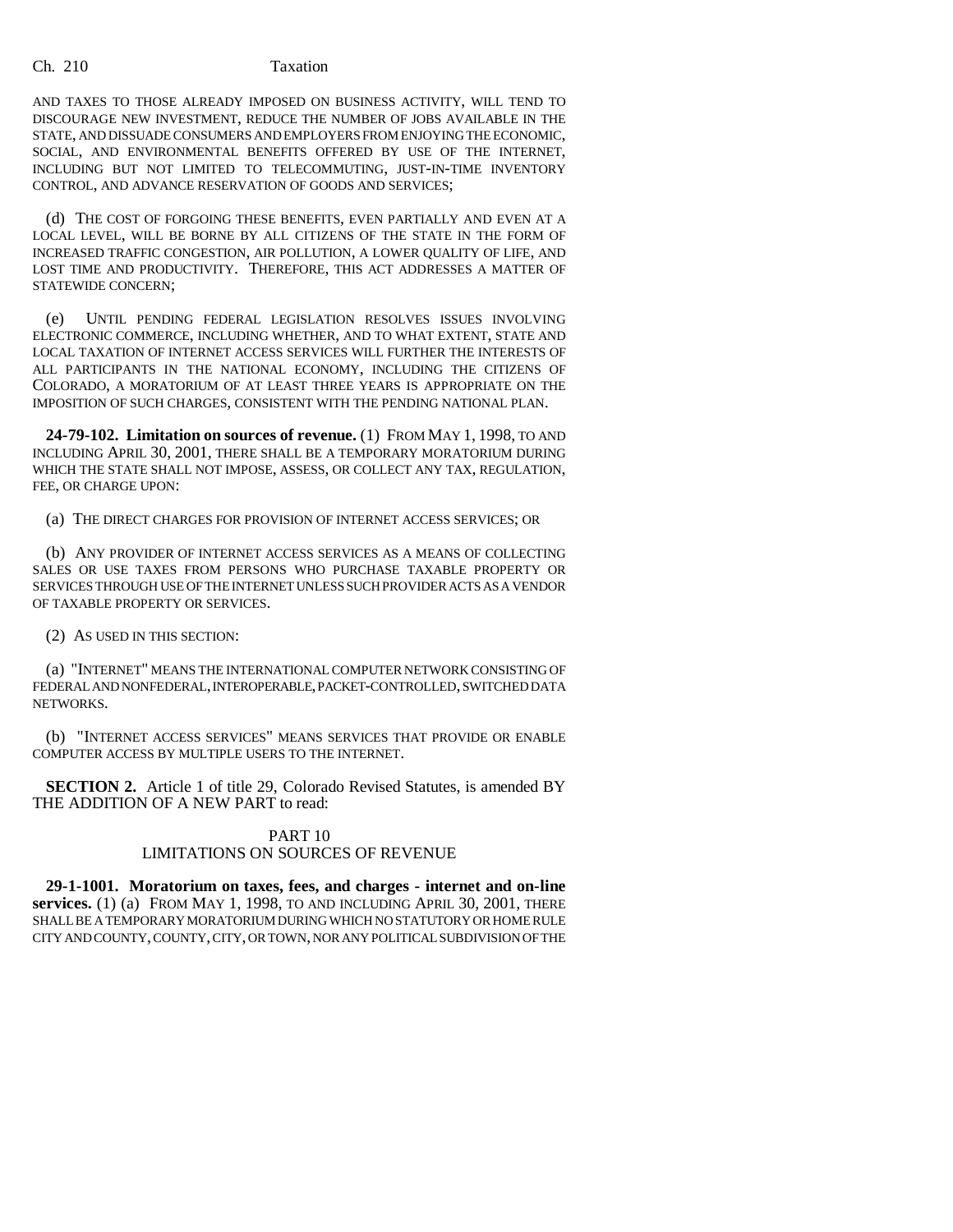Taxation Ch. 210

STATE, INCLUDING, WITHOUT LIMITATION, A SPECIAL PURPOSE AUTHORITY, SPECIAL DISTRICT, OR SCHOOL DISTRICT, SHALL IMPOSE, ASSESS, OR COLLECT ANY TAX, FEE, OR CHARGE, HOWEVER DESIGNATED, UPON THE DIRECT CHARGES FOR PROVISION OF INTERNET ACCESS SERVICES.

(b) PARAGRAPH (a) OF THIS SUBSECTION (1) SHALL NOT APPLY TO TAXES ON INTERNET ACCESS SERVICES ACTUALLY COLLECTED AND ENFORCED BY A HOME RULE CITY ON OR BEFORE APRIL 15, 1998.

(c) PARAGRAPH (a) OF THIS SUBSECTION (1) SHALL NOT APPLY TO ANY FRANCHISE FEE ON INTERACTIVE COMPUTER SERVICES DELIVERED VIA A CABLE TELEVISION SYSTEM UNLESS THE FEDERAL COMMUNICATIONS COMMISSION OR A COURT OF COMPETENT JURISDICTION DETERMINES THAT SUCH SERVICES ARE NOT CABLE SERVICES WITHIN THE MEANING OF 47 U.S.C. SEC. 522 (6).

(2) FROM MAY 1, 1998, TO AND INCLUDING APRIL 30, 2001, THERE SHALL BE A TEMPORARY MORATORIUM DURING WHICH NO PROVIDER OF INTERNET ACCESS SERVICES SHALL BE REQUIRED TO COLLECT SALES OR USE TAXES FROM PERSONS WHO PURCHASE TAXABLE PROPERTY OR SERVICES THROUGH USE OF THE INTERNET UNLESS SUCH PROVIDER ACTS AS A VENDOR OF TAXABLE PROPERTY OR SERVICES.

(3) AS USED IN THIS SECTION:

(a) "INTERNET" MEANS THE INTERNATIONAL COMPUTER NETWORK CONSISTING OF FEDERAL AND NONFEDERAL, INTEROPERABLE, PACKET-CONTROLLED, SWITCHED DATA NETWORKS.

(b) "INTERNET ACCESS SERVICES" MEANS SERVICES THAT PROVIDE OR ENABLE COMPUTER ACCESS BY MULTIPLE USERS TO THE INTERNET.

**SECTION 3.** 39-26-114 (1) (a), Colorado Revised Statutes, is amended BY THE ADDITION OF A NEW SUBPARAGRAPH to read:

**39-26-114. Exemptions - disputes - credits or refunds.** (1) (a) There shall be exempt from taxation under the provisions of this part 1 the following:

(XXVI) FROM MAY 1, 1998, TO AND INCLUDING APRIL 30, 2001, INTERNET ACCESS SERVICES, AS DEFINED IN SECTION 24-79-102 (2), C.R.S.

**SECTION 4.** 39-26-203 (1), Colorado Revised Statutes, is amended BY THE ADDITION OF A NEW PARAGRAPH to read:

**39-26-203. Exemptions.** (1) This part 2 is declared to be supplementary to the "Emergency Retail Sales Tax Law of 1935", part 1 of this article, and shall not apply:

(ii) FROM MAY 1, 1998, TO AND INCLUDING APRIL 30, 2001, TO INTERNET ACCESS SERVICES, AS DEFINED IN SECTION 24-79-102 (2), C.R.S.